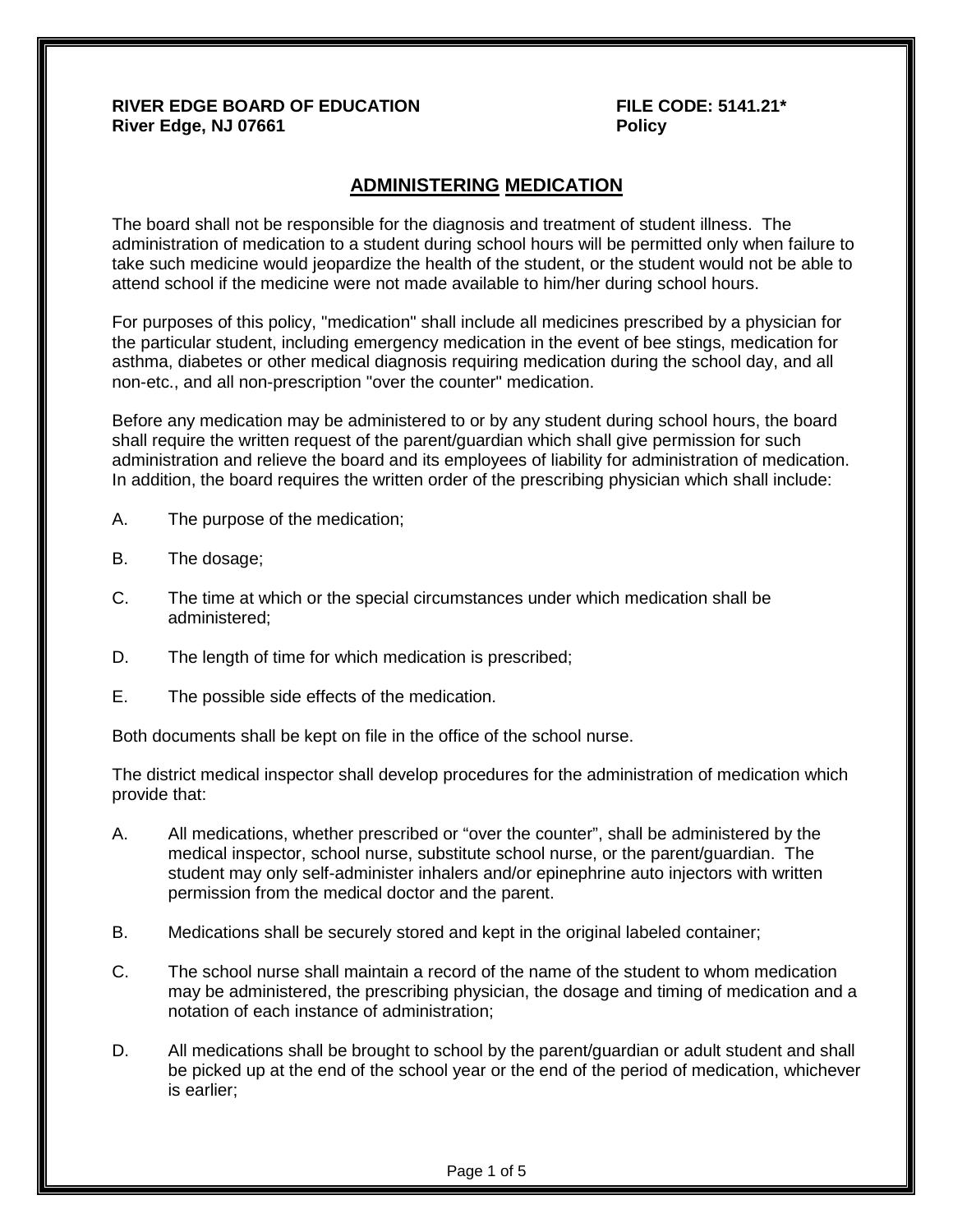## **ADMINISTERING MEDICATION (continued)**

E. A student may self-administer medication without supervision of the school nurse for asthma or other life-threatening illnesses. "Life-threatening illness" has been defined as an illness or condition that requires an immediate response to specific symptoms or sequelae that if left untreated may lead to potential loss of life such as, but not limited to, the use of an inhaler to treat an asthma attack or the use of an adrenalin injection to treat a potential anaphylactic reaction.

#### **Nebulizers**

Each school in the district shall have and maintain at least one nebulizer in the office of the school nurse or at a similar accessible location. The chief school administrator shall prepare and the board shall adopt regulations on the administration of asthma medication through the use of a nebulizer by the school nurse or his/her designees(s). Regulations shall be in accord with New Jersey statute and administrative code and shall include, but not be limited to, to the following:

- A. Requirement that each school nurse shall be authorized to administer asthma medication through use of a nebulizer;
- B. Requirement that each school nurse receive training in airway management and in the use of nebulizers and inhalers consistent with nationally recognized standards;
- C. Requirement that each student authorized to use asthma medication or a nebulizer have an asthma treatment plan prepared by the student's physician that identifies, at a minimum, asthma triggers and an individualized health care plan for meeting the medical needs of the student while attending school or a school-sponsored event.

#### Student Self-Administration of Medication

The board shall permit self-administration of medication for asthma, diabetes or other potentially life-threatening illnesses by students who have the capability for self-administration of medication, both on school premises during regular school hours when a student's participating in field trips or extracurricular activities. Parents/guardians of the student must meet the following conditions:

- A. Provide the board with written authorization for the student's self-administration of medication;
- B. Provide written certification from the student's physician that the student has asthma or another potentially life-threatening illness and is capable of and has been instructed in the proper method of self-administration of medication;
- C. Sign a statement acknowledging that the district shall incur no liability as a result of any injury arising from the self-administration of medication by the student and that the parents/guardians shall indemnify and hold harmless the district and its employees or agents against any claims arising out of the self-administration of medication by the student.

#### The board shall:

A. Inform the student and his/her parents/guardians that permission is effective for the school year for which it is granted and must be renewed for each subsequent school year upon fulfillment of requirements listed above;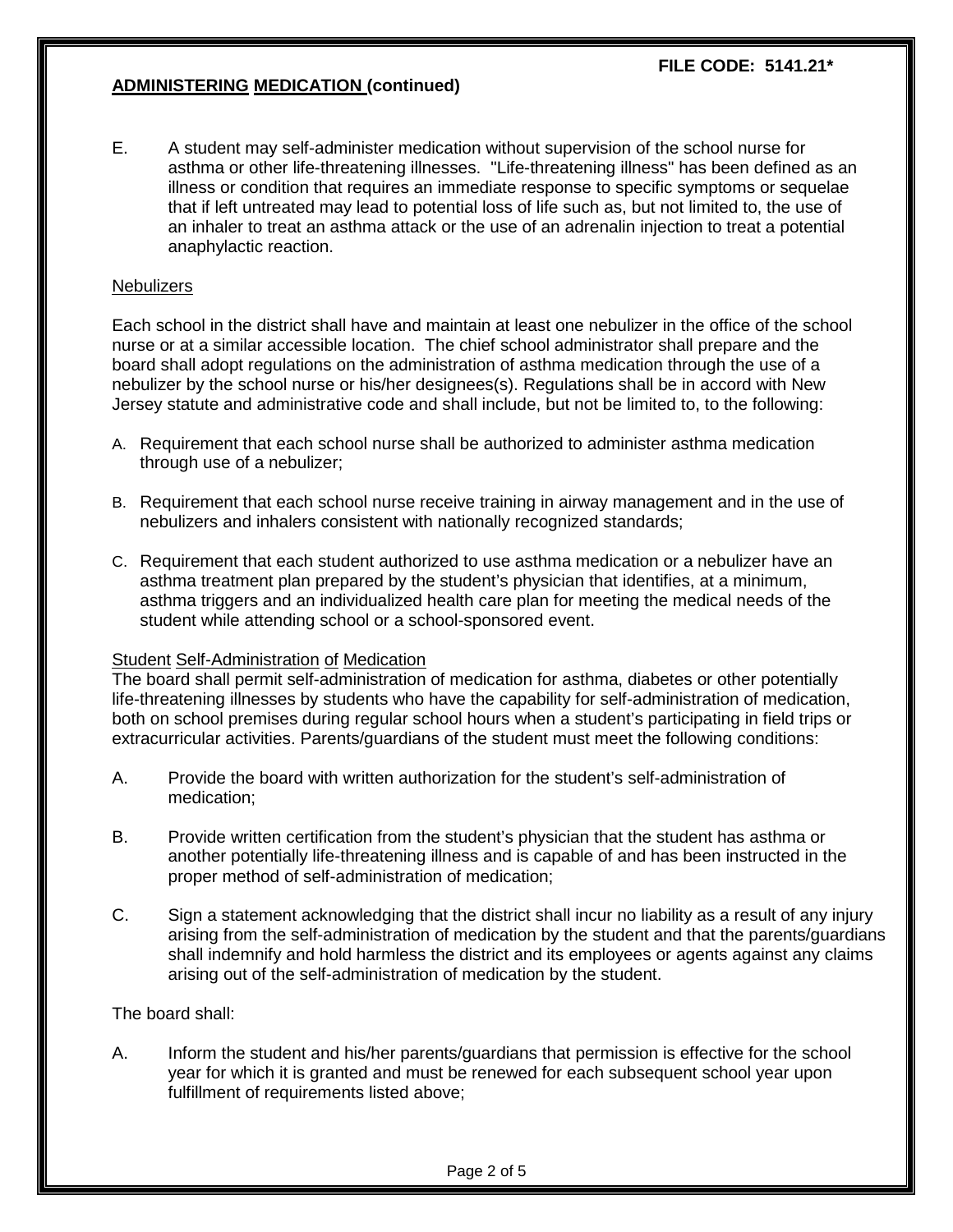## **ADMINISTERING MEDICATION (continued)**

- B. Inform parents/guardians in writing that the district and its employees or agents shall incur no liability as a result of any injury arising from the self-administration of medication; and
- *C.* Maintain the right to revoke *a student's permission to self-medicate if he/she has failed to comply with all conditions of this policy and/or has violated in any way the tenets of the agreement to self-medicate.*

*The chief school administrator shall confer with the school physician and school nurse prior to recommending termination of a student's permission to self-medicate and shall also consult with the student, the student's parents/guardians and the pupil's physician*.

Upon written request of the parent or guardian and as provided in the individual health care plan, the student shall be allowed to attend to the management and care of his/her diabetes in the classroom or on school grounds, if evaluated and determined to be capable of doing so consistent with the plan, and N.J.S.A. 18A:40-12.15 and board policy 5141 Health for specific rules regarding diabetes management.

#### Emergency Administration of Epinephrine

The board shall permit the school nurse or medical inspector to administer epinephrine via epi-pen or other pre-filled auto-injector mechanism in emergency situations. In their absence, a designee or designees who are employees of the board may do so.

*The designees must be properly trained by the school nurse in the administration of the epi-pen or other pre-filled auto-injector mechanism using the standardized training protocol designated by the State Department of Education. Each designee shall receive individual training for each student for whom he/she is designated.*

The board shall inform the student's parents/guardians in writing that if the specified procedures are followed, the district, its employees and agents shall have no liability as a result of any injury arising from the administration of the epi-pen or other pre-filled auto-injector mechanism to the student.

Parents/guardians shall provide the board with the following:

- A. Written orders from the physician that the student requires the administration of epinephrine for anaphylaxis and does not have the capability for self-administration of the medication;
- B. Written permission for the administration of epinephrine via epi-pen or other pre-filled autoinjector mechanism by the school nurse or designee(s);
- C. A signed statement acknowledging their understanding that if the specified procedures are followed, the district shall have no liability as a result of any injury arising from the administration of the epi-pen or other pre-filled auto-injector mechanism by the by the school nurse or designee(s) to the student and that the district, its employees, and agents shall be indemnified and held harmless against any claims arising out of the administration of the epi-pen or other pre-filled to the student.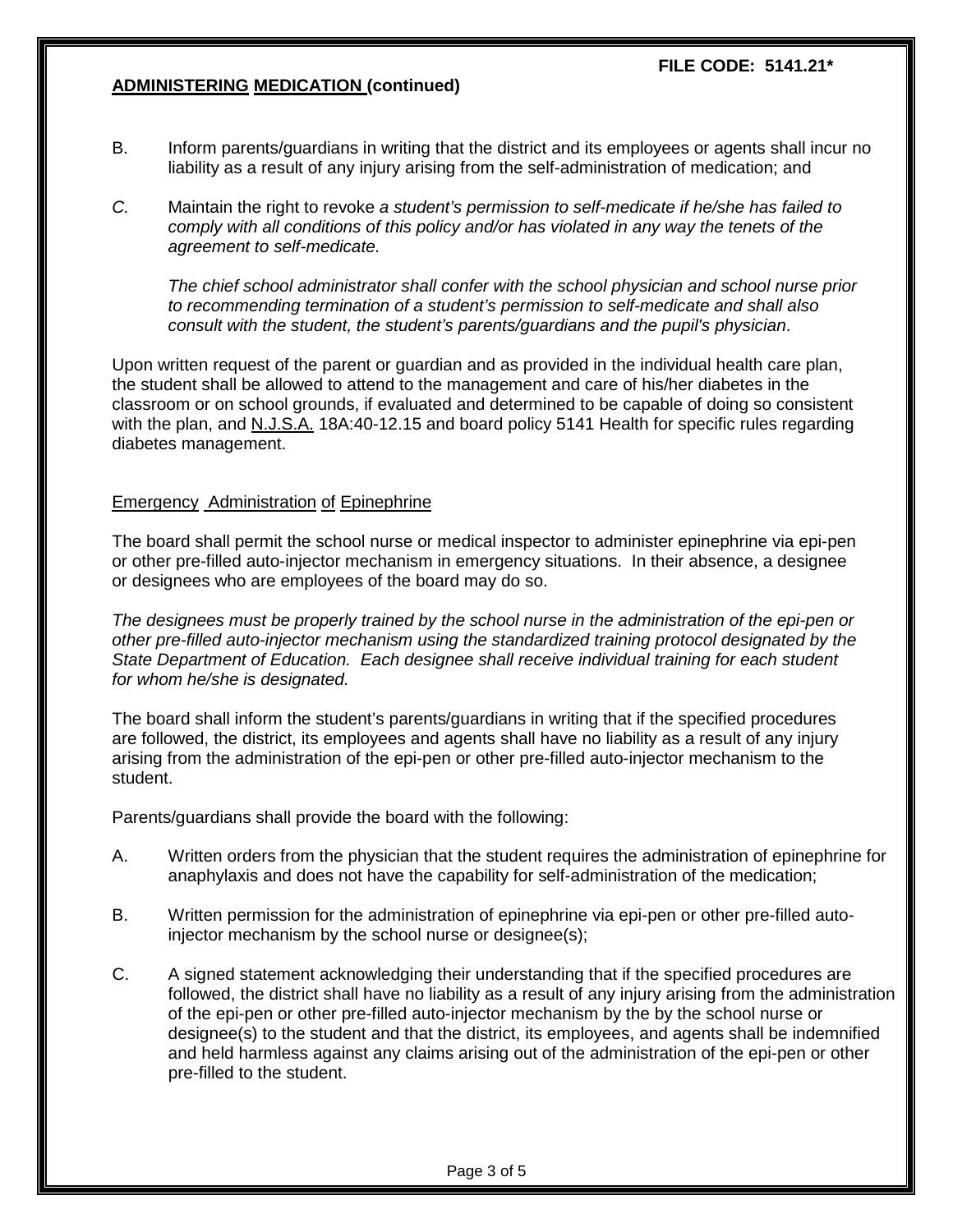## **ADMINISTERING MEDICATION (continued)**

Permission for the administration of epinephrine via epi-pen or other pre-filled auto-injector mechanism shall be granted annually and must be renewed each school year upon the fulfillment of the above requirements.

#### Placement and Availability of Epinephrine, and Transportation to Hospital Emergency Room

Pursuant to N.J.S.A. 18A:40-12.6, school policy requires:

- A. The placement of a student's prescribed epinephrine in a secure but unlocked location easily accessible by the school nurse and designees to ensure prompt availability in the event of an allergic emergency at school or at a school-sponsored function. The location of the epinephrine shall be indicated on the student's emergency care plan. Back-up epinephrine shall also be available at the school if needed;
- B. The school nurse or designee to be promptly available on site at the school and schoolsponsored functions in the event of an allergic reaction; and
- C. The transportation of the student to a hospital emergency room by emergency services personnel after the administration of epinephrine, even if the student's symptoms appear to have resolved.

## Emergency Administration of Epinephrine for First Time Allergic Reactions at School

The school nurse or trained designee shall be permitted to administer epinephrine via a pre-filled auto-injector mechanism to any student without a known history of anaphylaxis. This includes students whose parents/guardians have not submitted prior written permission or obtained prescribed medication as indicated in the rules above. Epinephrine may be administered to any student without a known history of anaphylaxis when the nurse or trained designee in good faith believes that the student is having an anaphylactic reaction

The district shall maintain a supply of epinephrine auto-injectors that is prescribed under a standing protocol from a licensed physician or an advanced practice nurse in a secure but unlocked and easily accessible location. The supply of epinephrine auto-injectors shall be accessible to the school nurse and trained designees for administration to a student having an anaphylactic reaction.

#### **Liability**

No school employee, including a school nurse, or any other officer or agent of a board, or a physician or an advanced practice nurse providing a prescription under a standing protocol for school epinephrine shall be held liable for any good faith act or omission consistent with the provisions of law for the administration of epinephrine (N.J.S.A. 18A:40-12.5 et seq.). No action shall be taken before the New Jersey State Board of Nursing against a school nurse for any such action taken by a person designated in good faith by the school nurse to administer epinephrine according to law (N.J.S.A. 18A:40-12.6). Good faith shall not include willful misconduct, gross negligence or recklessness.